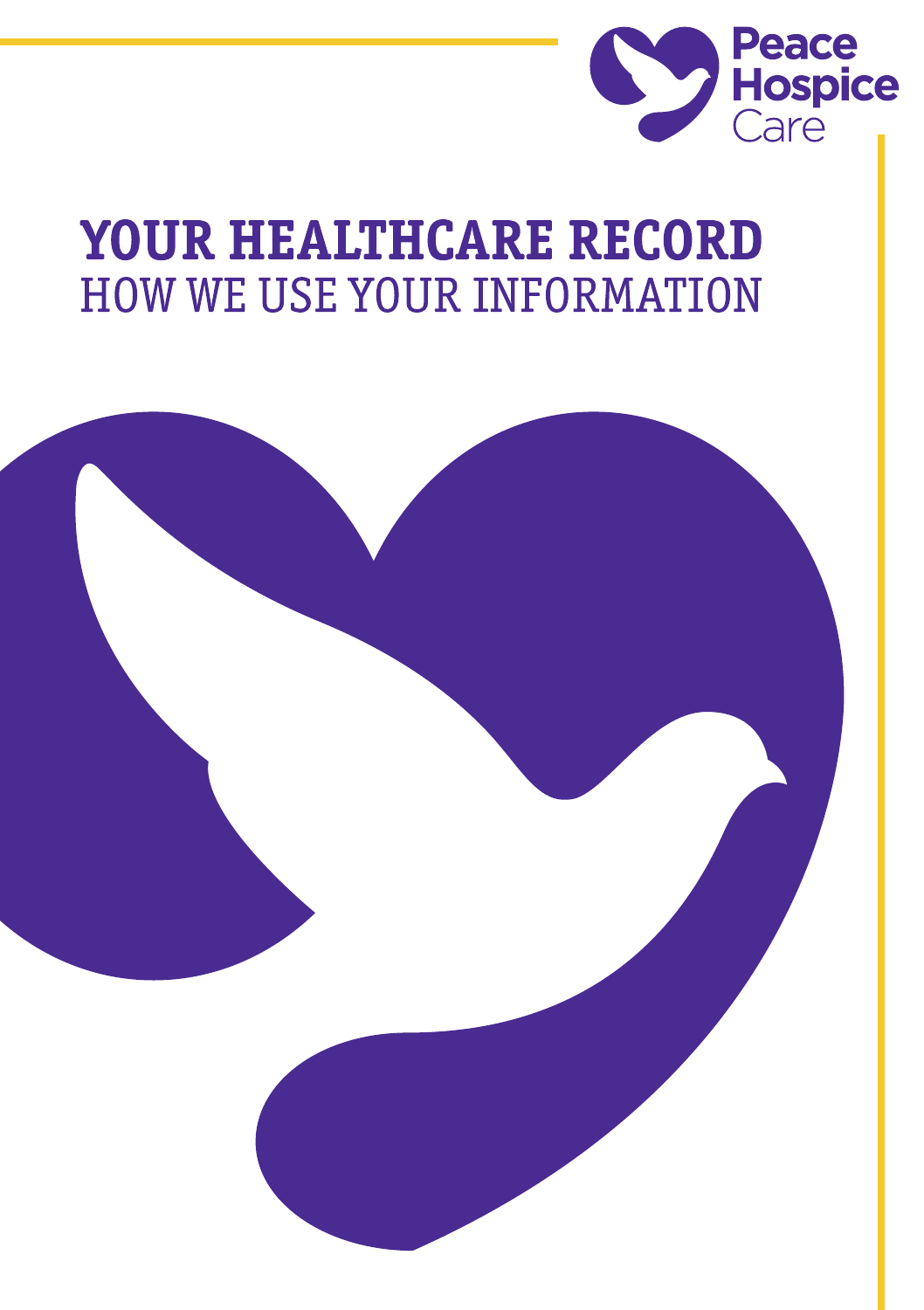### Your healthcare record How we use your information

This leaflet explains why information is collected about you and the ways in which it may be used. It describes how we safeguard your information and explains how you can get access to your own health records. For more detailed information on this topic, please see the Privacy Policy on our website.

As a patient/client at Peace Hospice Care you will be asked for information about yourself. We ask for this information to ensure that your care and treatment is of the highest possible standard and meets your needs.

Hospice teams looking after you may share your personal and clinical information with each other. This team may include: doctors, nurses (including students and trainees) and clerical support staff, plus other healthcare professionals involved in your care.

Your Hospice records will normally be both paper and electronic. The records usually include:

- basic details such as your address, date of birth and NHS number
- $\bullet$  next of kin contact details
- notes from other healthcare professionals regarding any tests, x-rays and treatment you have received, or are currently receiving
- relevant information from healthcare professionals or others caring for you.

You can help us by checking that we have your most up-to-date personal information and letting us know when anything changes.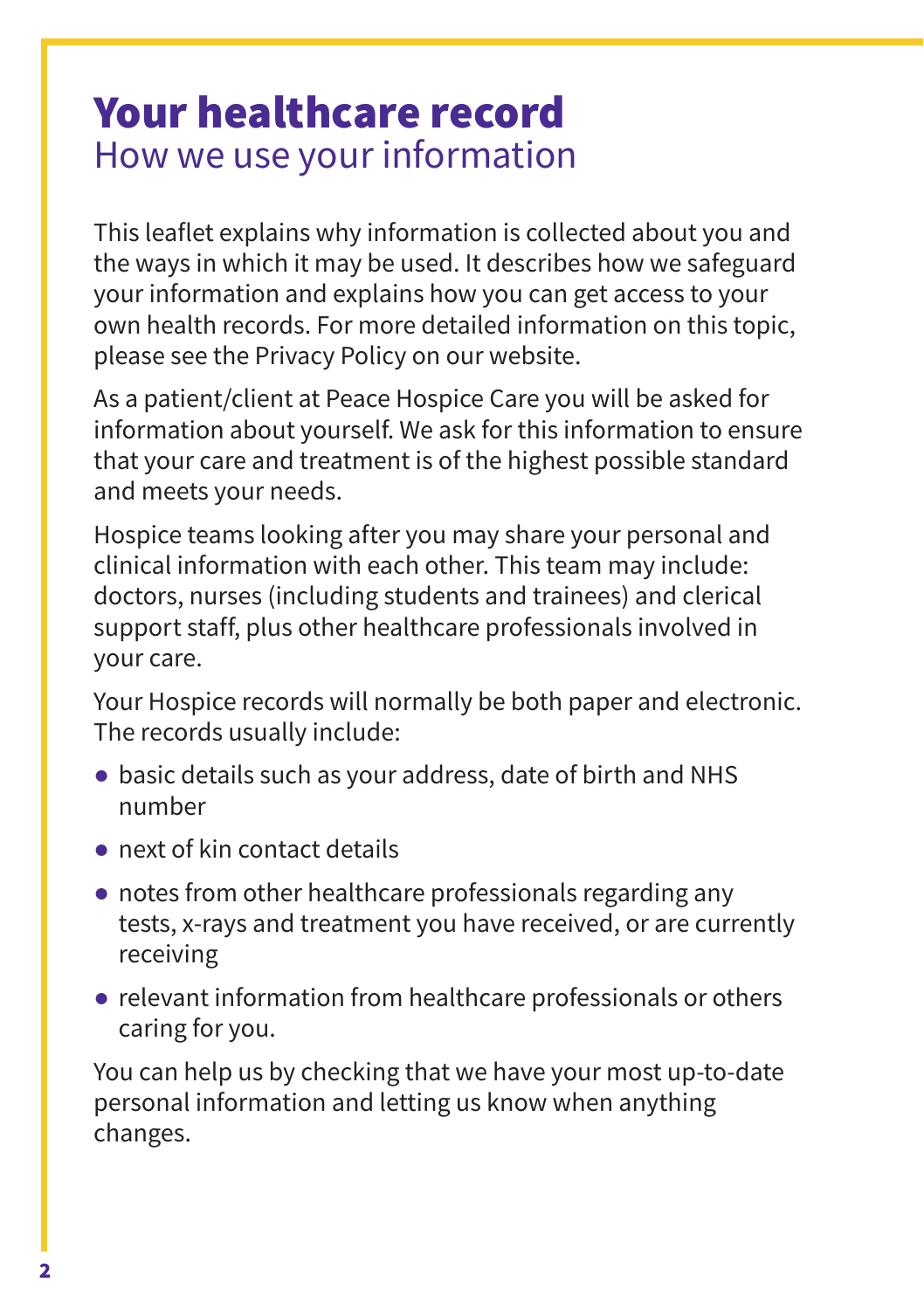## We may need to share your information

Often, it is necessary to share your health information with professionals in other services involved with your care.

Peace Hospice Care uses an electronic patient record system called SystmOne that allows the sharing of full electronic records across different healthcare services. Peace Hospice Care is a partner organisation in My Care Record. My Care Record is an approach to improving care by joining up health and care information.

Wherever possible, health and care professionals will be able to access your records from other services when it is needed for your care. This may include individuals working within hospitals, GP practices, treatment centres, care homes, social care and community teams. This will make it easier and faster for them to make the best decisions. An administrator may access your records under the direction of a health and care professional providing care to you, for example, to check details of appointments and co-ordinate care. Further information about My Care Record can be found at: **www.mycarerecord.org.uk**

Sharing important decisions you have made about your care in this way can help continuity of your care outside the Hospice, for instance regarding what medication you are taking or any allergies you may have.

You can raise an objection to sharing your electronic record with other healthcare services, but you must inform us. *[\(please see](#page-6-0)  [page 7\)](#page-6-0)*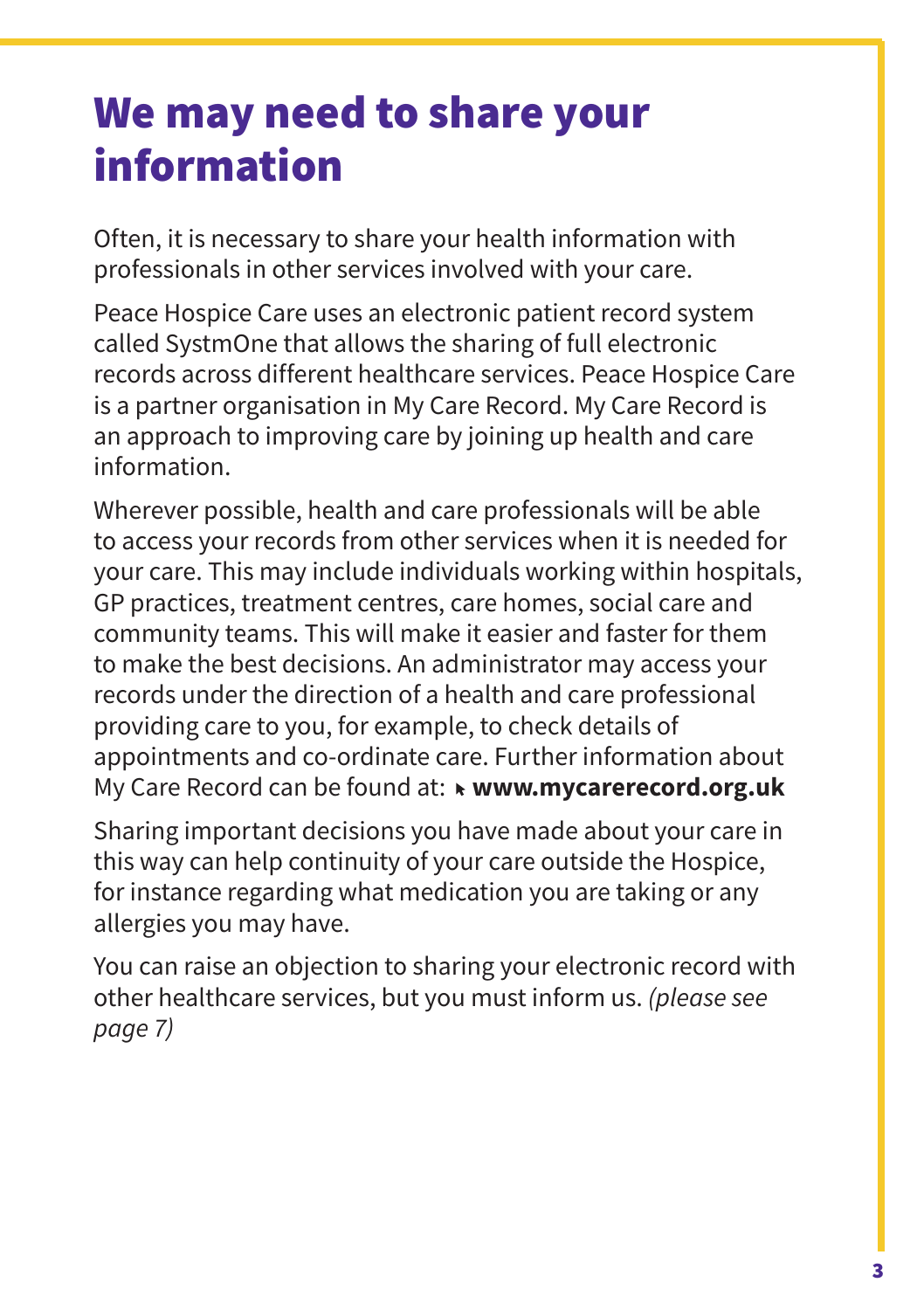Sometimes we have to pass on information by law.

For example:

- finding an infectious disease that may endanger the safety of others
- where a formal court order has been issued
- if you are involved in an emergency situation
- in response to a formal written request by you or your legal guardian
- if requested by the Care Ouality Commission (the organisation that monitors our services).

## How your records may be used to help the Hospice

Your health records allow us to review the care we provide to make sure it is of the highest possible standard and meets Care Quality Commission standards.

Some information we hold about you may be shared with other professionals or organisations. For example:

- to provide statistical information to national organisations with a legitimate interest and local health commissioners
- to plan for future Peace Hospice Care services.

When we use your records in this way, we remove or disguise identifiable personal information about you.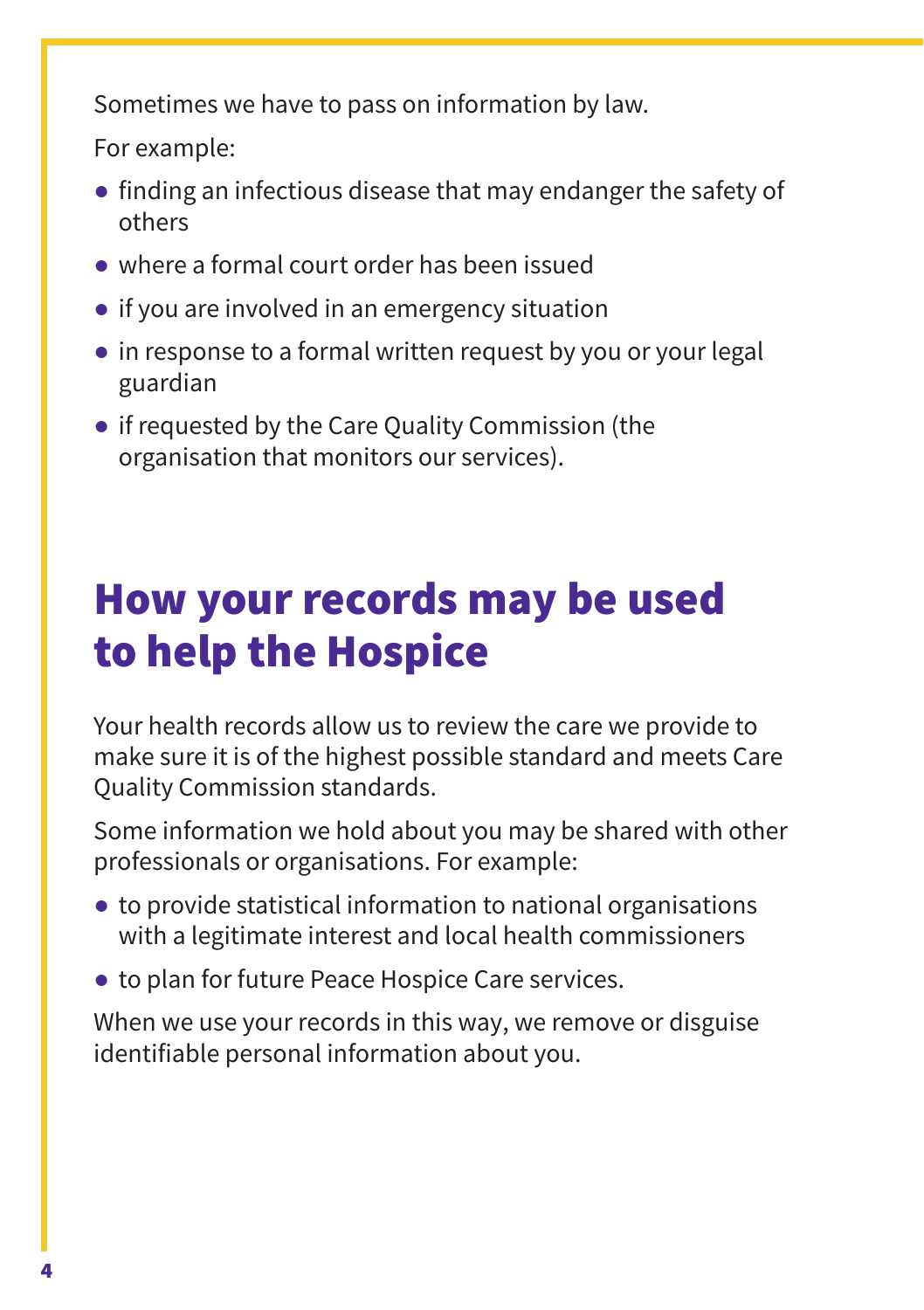## How we keep your records safe and confidential

Peace Hospice Care is committed to data protection and we take great care to ensure your data is properly looked after. We aim to comply with current legislation, NHS codes of practice and professional codes of conduct. This is monitored by our nominated **Caldicott Guardian**, a senior clinician responsible for ensuring that patients' rights to confidentiality are respected.

Anyone who receives information from us is also under a legal duty of confidentiality.

## How long do we need to keep your health records?

We keep most records for eight years, unless the law requires them to be kept for longer.

If we are told about a formal enquiry, or legal action, we will keep the records until they are no longer required.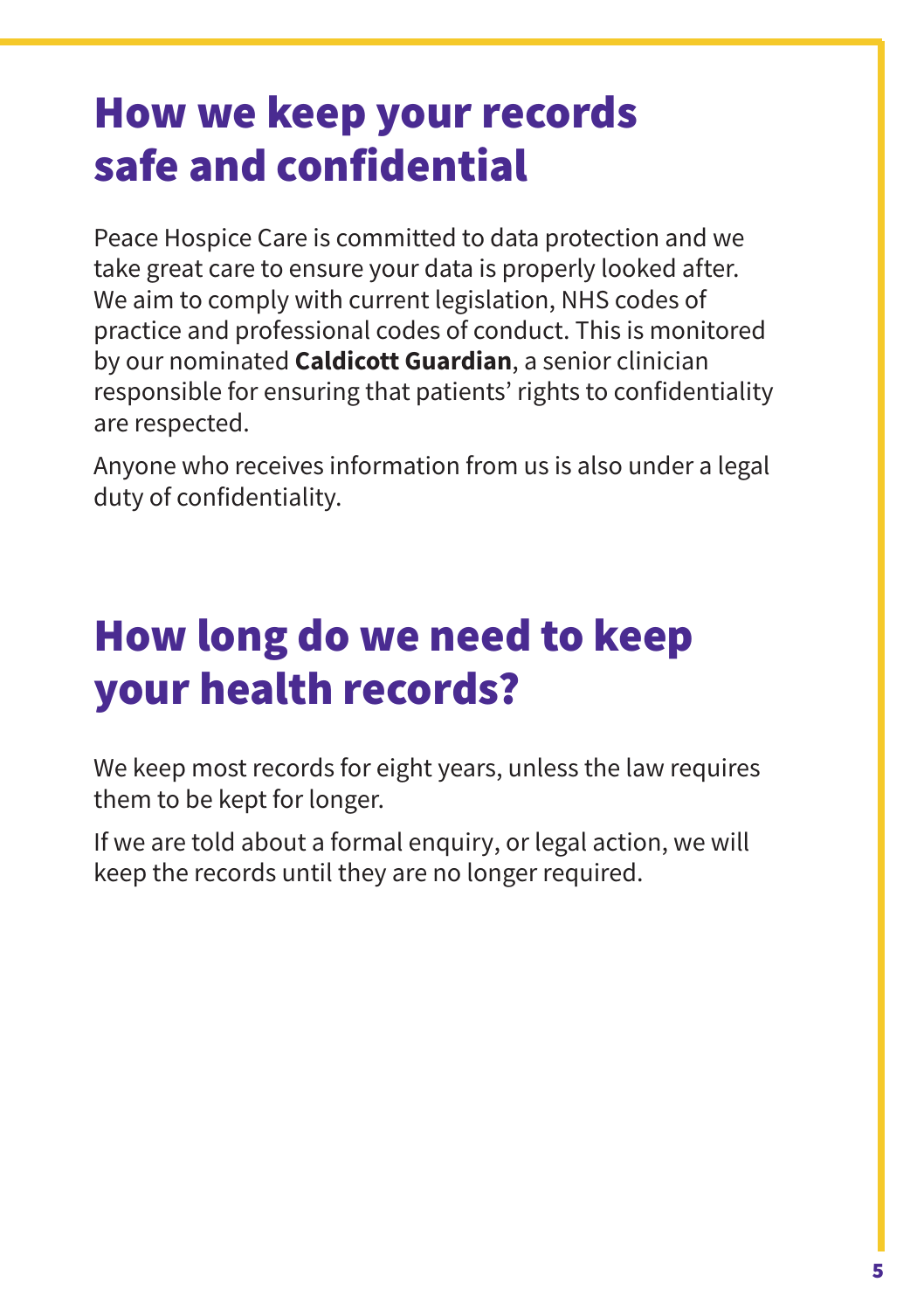## Statutory Duty of Candour

We have a statutory duty to ensure we have an open and honest culture and that patients, relatives and carers are informed if anything goes wrong.

This means that we will:

- tell you in a timely manner if safety incidents occur
- give you a written and truthful account of the incident, should you wish to receive it
- offer reasonable support if you are directly affected by an incident.

If you have any concerns regarding the use of your medical or personal information, please speak to a member of Peace Hospice Care staff.

Alternatively, you can contact our nominated **Caldicott Guardian** or the Director of Patient Services by writing to them at the address on the [back of this leaflet](#page-7-0).

## Access to the information we hold about you

You are entitled by law to request a copy of the personal information we hold about you and can ask us to erase anything that is not correct. Should you wish to do this, you should contact our **Caldicott Guardian** at the address on the back of this leaflet and they will let you know what information you need to provide.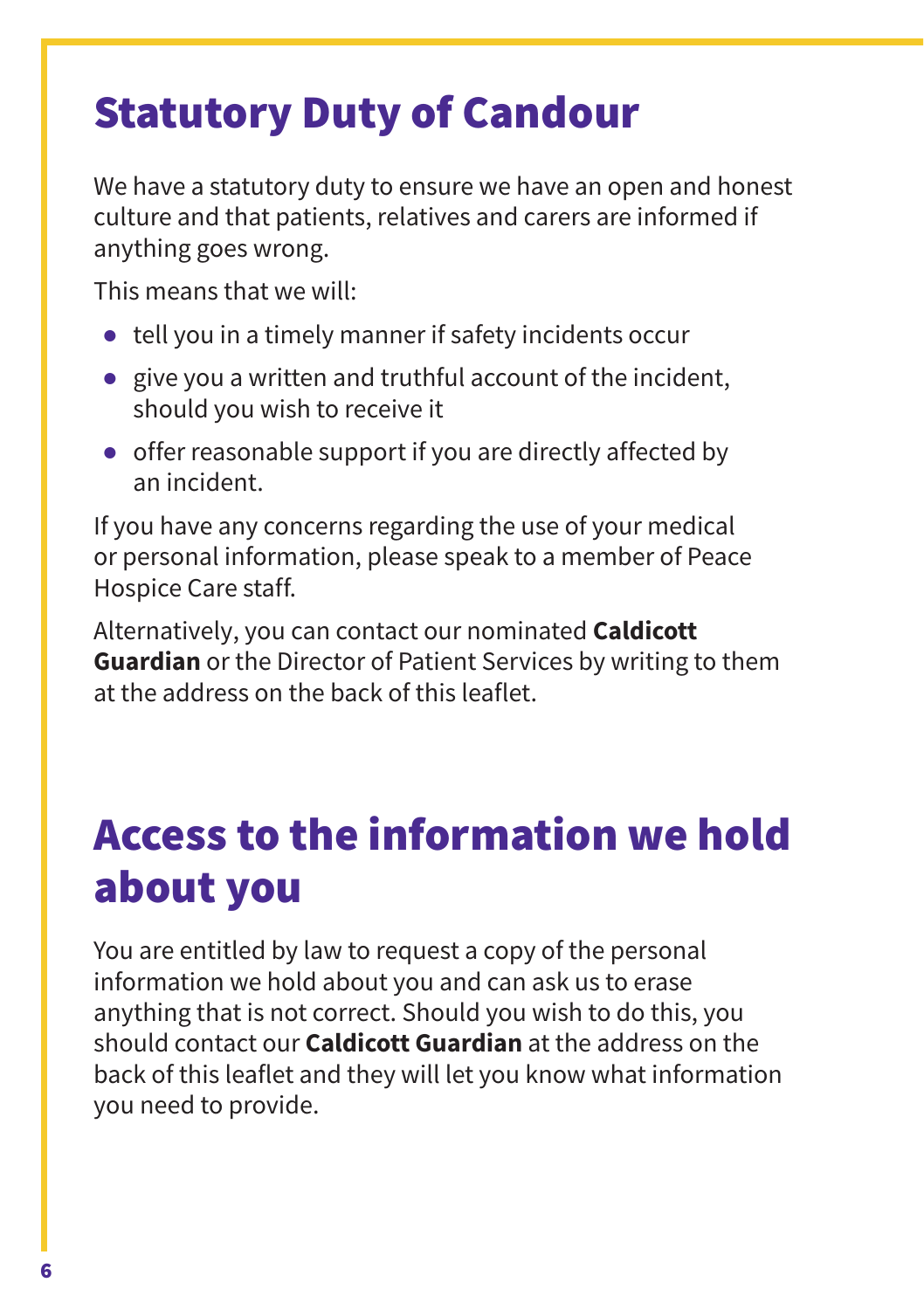## <span id="page-6-0"></span>SystmOne electronic patient record system

As stated previously, at Peace Hospice Care we share your healthcare record with other professionals and members of staff involved in the provision of direct healthcare to you. They also share information with us. Should you wish to raise an objection to this, you must let us know.

SystmOne (the electronic patient record system we use) has two settings which allow you control over how your medical information is shared.

#### Setting 1: Sharing OUT

This controls whether information recorded at Peace Hospice Care can be viewed by other healthcare services.

#### Setting 2: Sharing IN

This controls whether Peace Hospice Care staff can view information shared by other healthcare services.

If you would like to raise an objection to the sharing of your healthcare records with other healthcare services, please complete the form below and return it to a member of Hospice staff and this objection will be considered.

| SystmOne patient record - raising an objection to information sharing                                                                                                   |
|-------------------------------------------------------------------------------------------------------------------------------------------------------------------------|
|                                                                                                                                                                         |
|                                                                                                                                                                         |
| $\Box$ I would like to raise an objection to the sharing out of my medical records<br>$\Box$ I would like to raise an objection to the sharing in of my medical records |
|                                                                                                                                                                         |
|                                                                                                                                                                         |